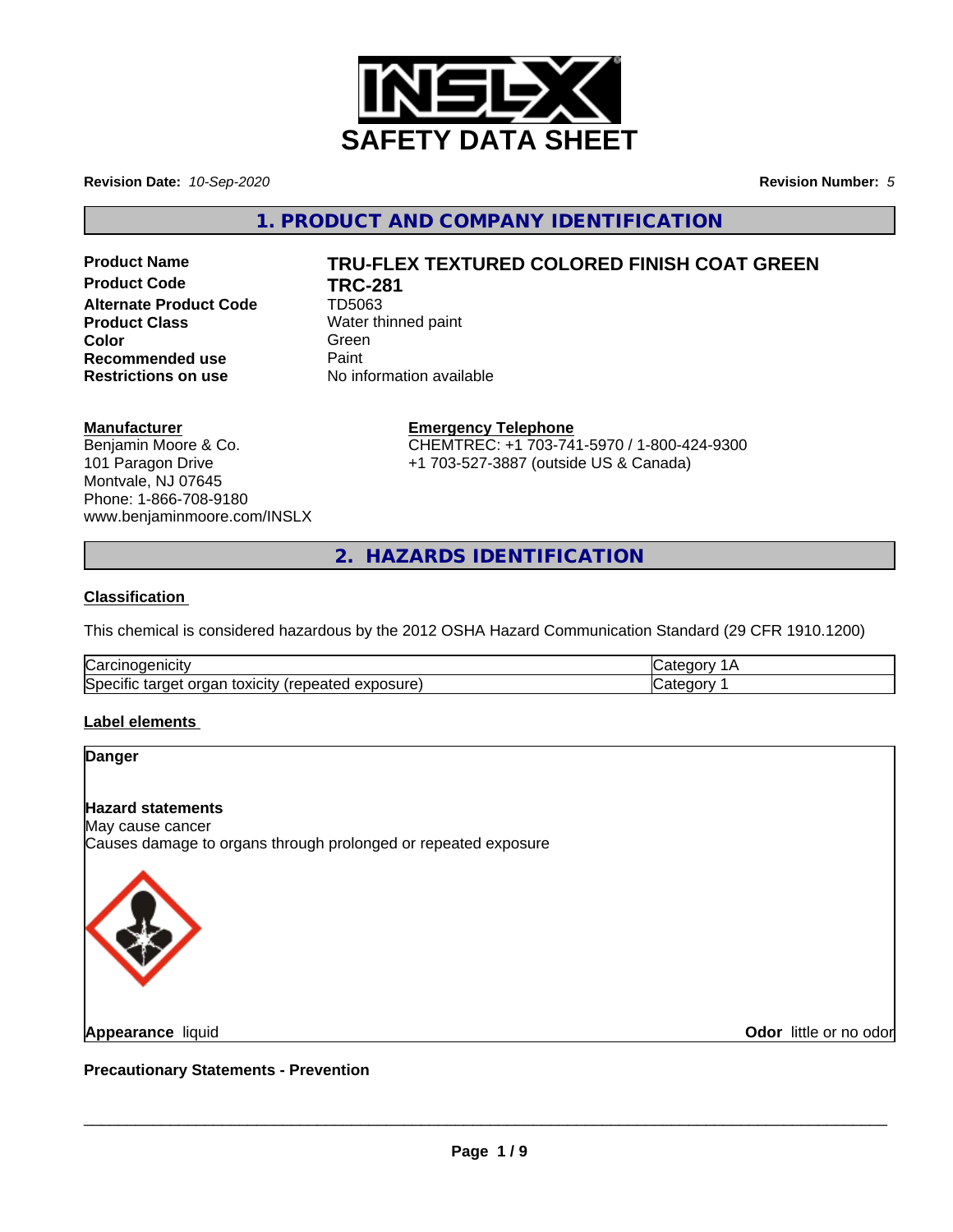Obtain special instructions before use Do not handle until all safety precautions have been read and understood Use personal protective equipment as required Do not breathe dust/fume/gas/mist/vapors/spray Wash face, hands and any exposed skin thoroughly after handling Do not eat, drink or smoke when using this product

## **Precautionary Statements - Response**

IF exposed or concerned: Get medical advice/attention

### **Precautionary Statements - Storage**

Store locked up

# **Precautionary Statements - Disposal**

Dispose of contents/container to an approved waste disposal plant

# **Hazards not otherwise classified (HNOC)**

Not applicable

## **Other information**

No information available

 **WARNING:** This product contains isothiazolinone compounds at levels of <0.1%. These substances are biocides commonly found in most paints and a variety of personal care products as a preservative. Certain individuals may be sensitive or allergic to these substances, even at low levels.

# **3. COMPOSITION INFORMATION ON COMPONENTS**

| <b>Chemical name</b>                                                         | CAS No.    | Weight-%    |
|------------------------------------------------------------------------------|------------|-------------|
| Silica, crystalline                                                          | 14808-60-7 | $30 - 35$   |
| Chromium oxide                                                               | 1308-38-9  | $5 - 10$    |
| Talc                                                                         | 14807-96-6 | - 5         |
| Propanoic acid, 2-methyl-, monoester with<br>2,2,4-trimethyl-1,3-pentanediol | 25265-77-4 | - 5         |
| Sodium C14-C16 olefin sulfonate                                              | 68439-57-6 | $0.1 - 0.5$ |

|                       | 4. FIRST AID MEASURES                                                                                    |
|-----------------------|----------------------------------------------------------------------------------------------------------|
| <b>General Advice</b> | No hazards which require special first aid measures.                                                     |
| <b>Eye Contact</b>    | Rinse thoroughly with plenty of water for at least 15 minutes and consult a<br>physician.                |
| <b>Skin Contact</b>   | Wash off immediately with soap and plenty of water while removing all<br>contaminated clothes and shoes. |
| <b>Inhalation</b>     | Move to fresh air. If symptoms persist, call a physician.                                                |
| Ingestion             | Clean mouth with water and afterwards drink plenty of water. Consult a physician<br>if necessary.        |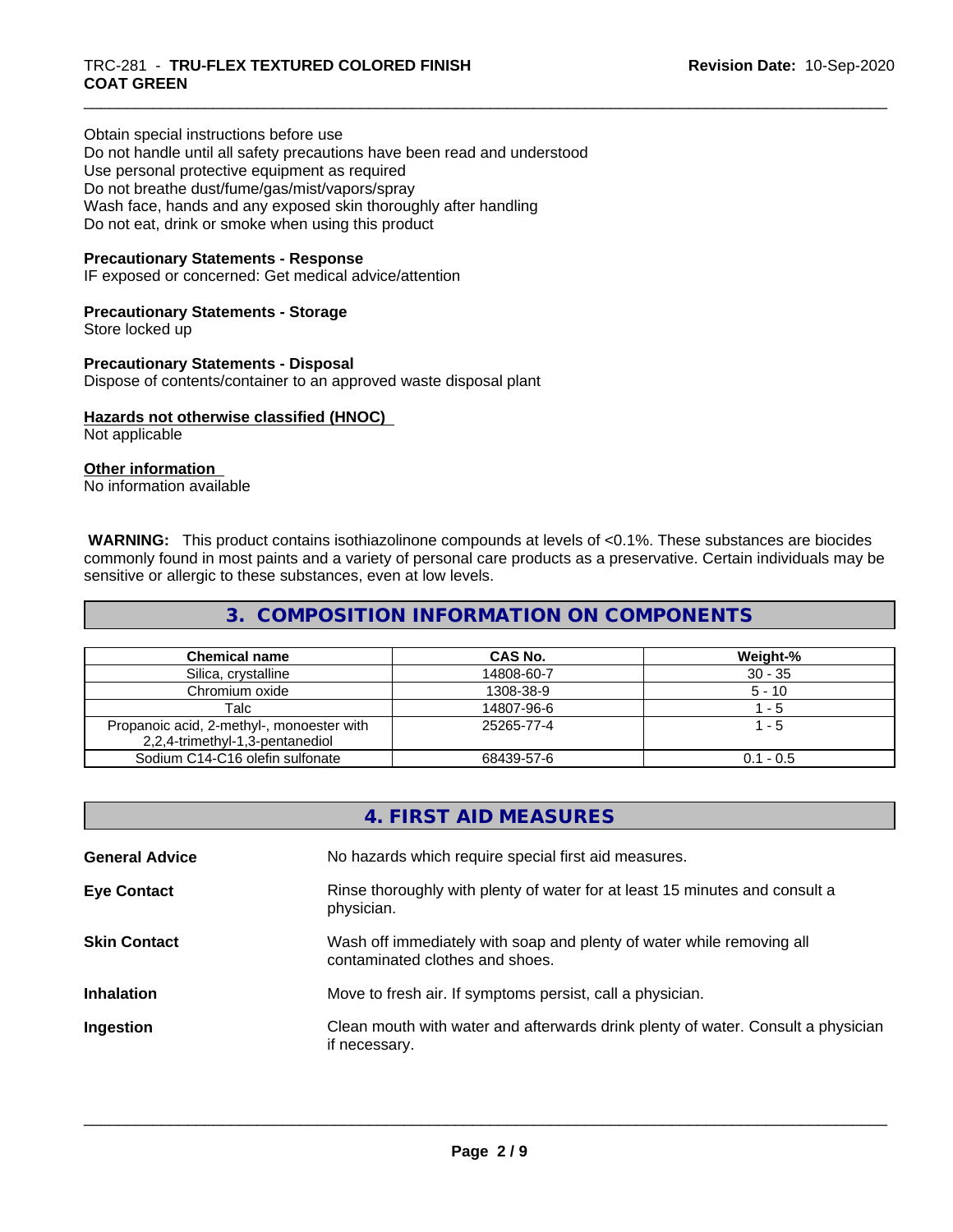#### **Most Important Symptoms/Effects**

None known.

**Notes To Physician** Treat symptomatically.

**5. FIRE-FIGHTING MEASURES**

| <b>Suitable Extinguishing Media</b>                                              | Use extinguishing measures that are appropriate to local<br>circumstances and the surrounding environment.                                   |
|----------------------------------------------------------------------------------|----------------------------------------------------------------------------------------------------------------------------------------------|
| Protective equipment and precautions for firefighters                            | As in any fire, wear self-contained breathing apparatus<br>pressure-demand, MSHA/NIOSH (approved or equivalent)<br>and full protective gear. |
| <b>Specific Hazards Arising From The Chemical</b>                                | Closed containers may rupture if exposed to fire or<br>extreme heat.                                                                         |
| Sensitivity to mechanical impact                                                 | No                                                                                                                                           |
| Sensitivity to static discharge                                                  | No.                                                                                                                                          |
| <b>Flash Point Data</b><br>Flash point (°F)<br>Flash Point (°C)<br><b>Method</b> | Not applicable<br>Not applicable<br>Not applicable                                                                                           |
| <b>Flammability Limits In Air</b>                                                |                                                                                                                                              |
| Lower flammability limit:<br><b>Upper flammability limit:</b>                    | Not applicable<br>Not applicable                                                                                                             |
| Health: 1<br>Flammability: 0<br>NFPA                                             | <b>Instability: 0</b><br><b>Special: Not Applicable</b>                                                                                      |
| <b>NFPA Legend</b><br>0 - Not Hazardous<br>1 - Slightly                          |                                                                                                                                              |

2 - Moderate

3 - High

4 - Severe

*The ratings assigned are only suggested ratings, the contractor/employer has ultimate responsibilities for NFPA ratings where this system is used.*

*Additional information regarding the NFPA rating system is available from the National Fire Protection Agency (NFPA) at www.nfpa.org.*

# **6. ACCIDENTAL RELEASE MEASURES**

| <b>Personal Precautions</b>      | Avoid contact with skin, eyes and clothing. Ensure adequate ventilation.                             |
|----------------------------------|------------------------------------------------------------------------------------------------------|
| <b>Other Information</b>         | Prevent further leakage or spillage if safe to do so.                                                |
| <b>Environmental precautions</b> | See Section 12 for additional Ecological Information.                                                |
| <b>Methods for Cleaning Up</b>   | Soak up with inert absorbent material. Sweep up and shovel into suitable<br>containers for disposal. |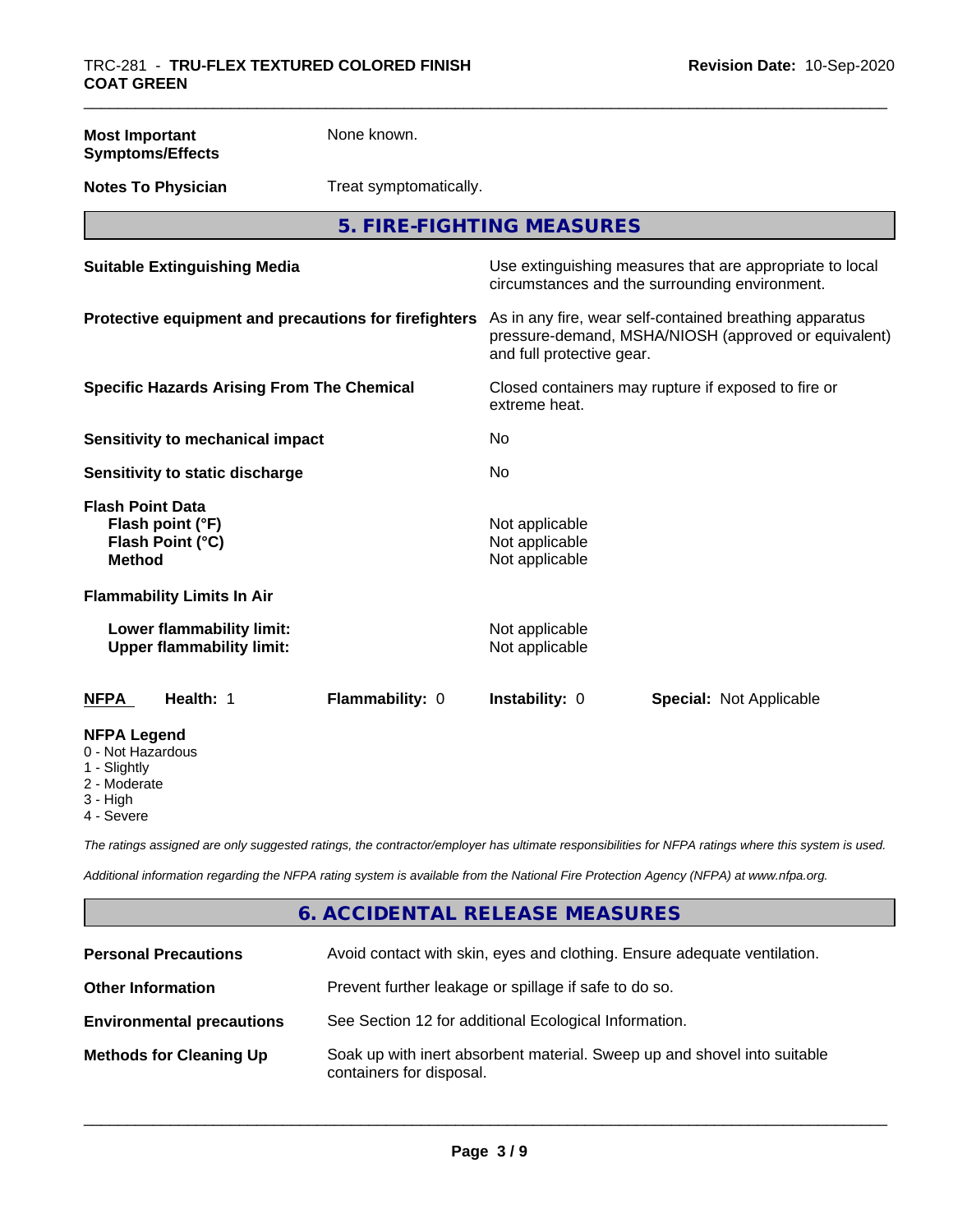| 7. HANDLING AND STORAGE |
|-------------------------|
|-------------------------|

| <b>Handling</b>               | Avoid contact with skin, eyes and clothing. Avoid breathing vapors, spray mists or<br>sanding dust. In case of insufficient ventilation, wear suitable respiratory<br>equipment. |  |
|-------------------------------|----------------------------------------------------------------------------------------------------------------------------------------------------------------------------------|--|
| <b>Storage</b>                | Keep container tightly closed. Keep out of the reach of children.                                                                                                                |  |
| <b>Incompatible Materials</b> | No information available                                                                                                                                                         |  |

# **8. EXPOSURE CONTROLS/PERSONAL PROTECTION**

### **Exposure Limits**

| <b>Chemical name</b> | <b>ACGIH TLV</b>                                                                                                                     | <b>OSHA PEL</b>                                                                      |
|----------------------|--------------------------------------------------------------------------------------------------------------------------------------|--------------------------------------------------------------------------------------|
| Silica, crystalline  | TWA: $0.025$ mg/m <sup>3</sup> respirable<br>particulate matter                                                                      | $50 \mu g/m3$ - TWA Respirable crystalline<br>silica 50 $\mu$ g/m <sup>3</sup> - TWA |
| Chromium oxide       | N/E                                                                                                                                  | $0.5$ mg/m <sup>3</sup> - TWA                                                        |
| Talc                 | TWA: $2 \text{ mg/m}^3$ particulate matter<br>containing no asbestos and <1%<br>crystalline silica, respirable particulate<br>matter | 20 mppcf - TWA                                                                       |

#### **Legend**

ACGIH - American Conference of Governmental Industrial Hygienists Exposure Limits OSHA - Occupational Safety & Health Administration Exposure Limits N/E - Not Established

**Engineering Measures** Ensure adequate ventilation, especially in confined areas.

#### **Personal Protective Equipment**

| <b>Eye/Face Protection</b>    | Safety glasses with side-shields.                                        |
|-------------------------------|--------------------------------------------------------------------------|
| <b>Skin Protection</b>        | Protective gloves and impervious clothing.                               |
| <b>Respiratory Protection</b> | In case of insufficient ventilation wear suitable respiratory equipment. |
| <b>Hygiene Measures</b>       | Avoid contact with skin, eyes and clothing. Remove and wash contaminated |

clothing before re-use. Wash thoroughly after handling.

# **9. PHYSICAL AND CHEMICAL PROPERTIES**

**Appearance** liquid **Odor Odor** little or no odor<br> **Odor Threshold Containery Containery Containery Containery Containery Property** No information **Density (Ibs/gal)** 11.3 - 11.7<br> **Specific Gravity** 1.35 - 1.40 **Specific Gravity** 

**No information available pH** No information available **Viscosity (cps)** No information available **Solubility(ies)** No information available **Water solubility Water solubility Water solubility Water solubility Water solubility Water solution Evaporation Rate No information available**<br> **Vapor pressure No information available**<br>
No information available **No information available**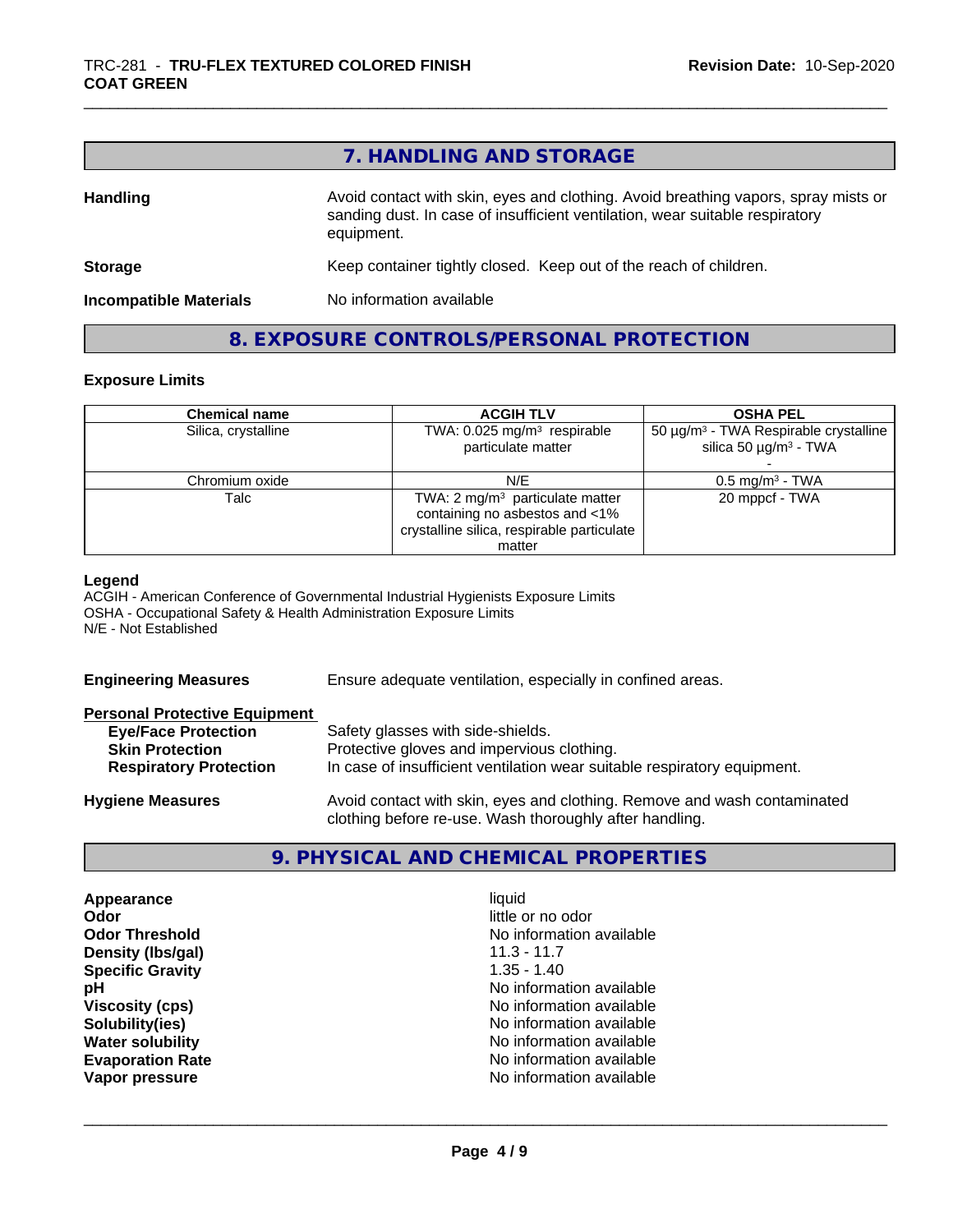## \_\_\_\_\_\_\_\_\_\_\_\_\_\_\_\_\_\_\_\_\_\_\_\_\_\_\_\_\_\_\_\_\_\_\_\_\_\_\_\_\_\_\_\_\_\_\_\_\_\_\_\_\_\_\_\_\_\_\_\_\_\_\_\_\_\_\_\_\_\_\_\_\_\_\_\_\_\_\_\_\_\_\_\_\_\_\_\_\_\_\_\_\_ TRC-281 - **TRU-FLEX TEXTURED COLORED FINISH COAT GREEN**

| Vapor density<br>Wt. % Solids        | No information available<br>45 - 55 |
|--------------------------------------|-------------------------------------|
| Vol. % Solids                        | $25 - 35$                           |
| Wt. % Volatiles                      | 45 - 55                             |
| Vol. % Volatiles                     | $65 - 75$                           |
| <b>VOC Regulatory Limit (g/L)</b>    | < 100                               |
| <b>Boiling Point (°F)</b>            | 212                                 |
| <b>Boiling Point (°C)</b>            | 100                                 |
| Freezing point (°F)                  | 32                                  |
| <b>Freezing Point (°C)</b>           | 0                                   |
| Flash point (°F)                     | Not applicable                      |
| Flash Point (°C)                     | Not applicable                      |
| <b>Method</b>                        | Not applicable                      |
| <b>Flammability (solid, gas)</b>     | Not applicable                      |
| <b>Upper flammability limit:</b>     | Not applicable                      |
| Lower flammability limit:            | Not applicable                      |
| <b>Autoignition Temperature (°F)</b> | No information available            |
| <b>Autoignition Temperature (°C)</b> | No information available            |
| Decomposition Temperature (°F)       | No information available            |
| Decomposition Temperature (°C)       | No information available            |
| <b>Partition coefficient</b>         | No information available            |

# **10. STABILITY AND REACTIVITY**

| <b>Reactivity</b>                         | Not Applicable                           |
|-------------------------------------------|------------------------------------------|
| <b>Chemical Stability</b>                 | Stable under normal conditions.          |
| <b>Conditions to avoid</b>                | Prevent from freezing.                   |
| <b>Incompatible Materials</b>             | No materials to be especially mentioned. |
| <b>Hazardous Decomposition Products</b>   | None under normal use.                   |
| <b>Possibility of hazardous reactions</b> | None under normal conditions of use.     |

**11. TOXICOLOGICAL INFORMATION**

**Product Information**

# **Information on likely routes of exposure**

**Principal Routes of Exposure** Eye contact, skin contact and inhalation.

**Acute Toxicity** 

**Product Information** No information available

# **Symptoms related to the physical,chemical and toxicological characteristics**

**Symptoms** No information available

**Delayed and immediate effects as well as chronic effects from short and long-term exposure**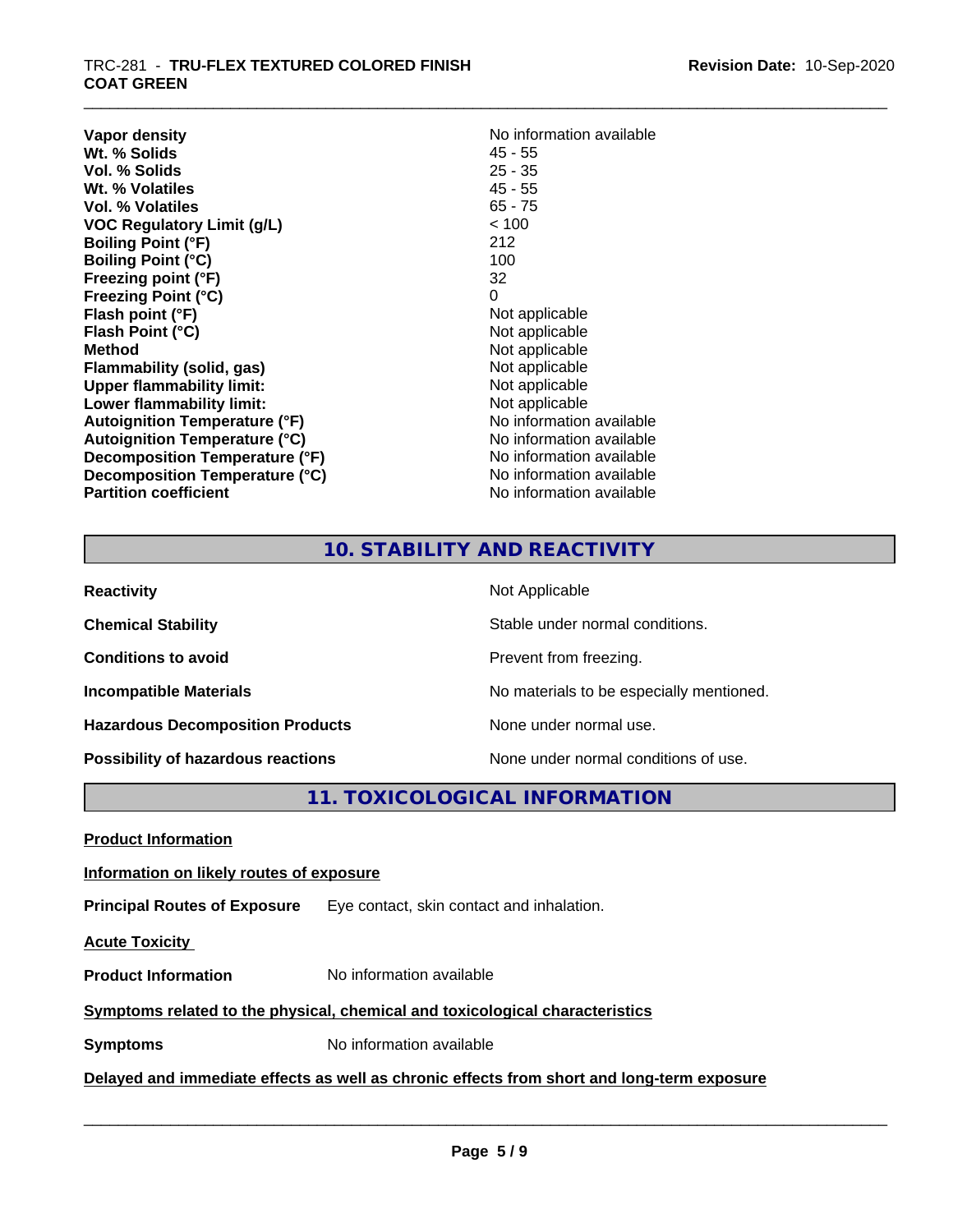| Eye contact                     | May cause slight irritation.                                                      |
|---------------------------------|-----------------------------------------------------------------------------------|
| <b>Skin contact</b>             | Substance may cause slight skin irritation. Prolonged or repeated contact may dry |
|                                 | skin and cause irritation.                                                        |
| <b>Inhalation</b>               | May cause irritation of respiratory tract.                                        |
| Ingestion                       | Ingestion may cause gastrointestinal irritation, nausea, vomiting and diarrhea.   |
| <b>Sensitization</b>            | No information available                                                          |
| <b>Neurological Effects</b>     | No information available.                                                         |
| <b>Mutagenic Effects</b>        | No information available.                                                         |
| <b>Reproductive Effects</b>     | No information available.                                                         |
| <b>Developmental Effects</b>    | No information available.                                                         |
| Target organ effects            | No information available.                                                         |
| <b>STOT - single exposure</b>   | No information available.                                                         |
| <b>STOT - repeated exposure</b> | Causes damage to organs through prolonged or repeated exposure if inhaled.        |
| Other adverse effects           | No information available.                                                         |
| <b>Aspiration Hazard</b>        | No information available                                                          |

#### **Numerical measures of toxicity**

**The following values are calculated based on chapter 3.1 of the GHS document**

| <b>ATEmix (oral)</b>   | 1610 mg/kg    |
|------------------------|---------------|
| <b>ATEmix (dermal)</b> | 1092340 mg/kg |

### **Component Information**

| Chemical name                                                                                 | Oral LD50            | Dermal LD50            | Inhalation LC50 |
|-----------------------------------------------------------------------------------------------|----------------------|------------------------|-----------------|
| Chromium oxide<br>1308-38-9                                                                   | 10000                |                        |                 |
| Propanoic acid, 2-methyl-,<br>monoester with<br>2,2,4-trimethyl-1,3-pentanediol<br>25265-77-4 | $=$ 3200 mg/kg (Rat) | $> 15200$ mg/kg (Rat)  |                 |
| Sodium C14-C16 olefin sulfonate<br>68439-57-6                                                 | $= 2220$ mg/kg (Rat) | $> 740$ mg/kg (Rabbit) |                 |

### **Chronic Toxicity**

### **Carcinogenicity**

*The information below indicateswhether each agency has listed any ingredient as a carcinogen:.*

| <b>Chemical</b><br>name | <b>IARC</b>         | <b>NTP</b>     | <b>OSHA</b> |
|-------------------------|---------------------|----------------|-------------|
|                         | Carcinogen<br>Human | Known<br>Humar | Listed      |
| crystalline<br>Silica,  |                     | Carcinogen     |             |

• Crystalline Silica has been determined to be carcinogenic to humans by IARC (1) when in respirable form. Risk of cancer depends on duration and level of inhalation exposure to spray mist or dust from sanding the dried paint.

#### **Legend**

IARC - International Agency for Research on Cancer NTP - National Toxicity Program OSHA - Occupational Safety & Health Administration

# **12. ECOLOGICAL INFORMATION**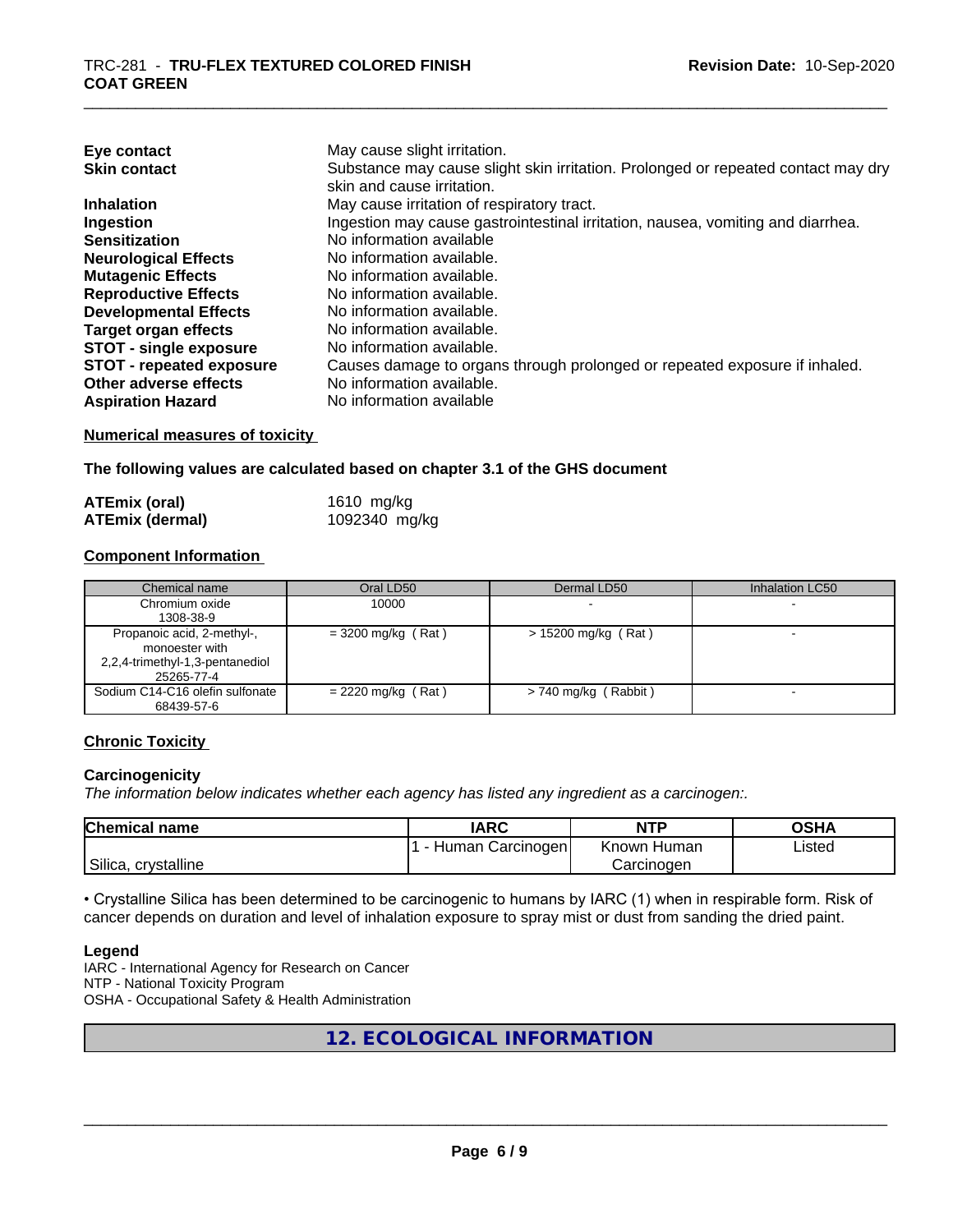# **Ecotoxicity Effects**

The environmental impact of this product has not been fully investigated.

## **Product Information**

#### **Acute Toxicity to Fish**

No information available

#### **Acute Toxicity to Aquatic Invertebrates**

No information available

## **Acute Toxicity to Aquatic Plants**

No information available

#### **Persistence / Degradability**

No information available.

#### **Bioaccumulation**

There is no data for this product.

#### **Mobility in Environmental Media**

No information available.

#### **Ozone**

No information available

## **Component Information**

## **Acute Toxicity to Fish**

No information available

## **Acute Toxicity to Aquatic Invertebrates**

No information available

#### **Acute Toxicity to Aquatic Plants**

No information available

|                              | 13. DISPOSAL CONSIDERATIONS                                                                                                                                                                                               |
|------------------------------|---------------------------------------------------------------------------------------------------------------------------------------------------------------------------------------------------------------------------|
| <b>Waste Disposal Method</b> | Dispose of in accordance with federal, state, and local regulations. Local<br>requirements may vary, consult your sanitation department or state-designated<br>environmental protection agency for more disposal options. |
|                              | 14. TRANSPORT INFORMATION                                                                                                                                                                                                 |
| DOT                          | Not regulated                                                                                                                                                                                                             |
| ICAO / IATA                  | Not regulated                                                                                                                                                                                                             |
| IMDG / IMO                   | Not regulated                                                                                                                                                                                                             |
|                              |                                                                                                                                                                                                                           |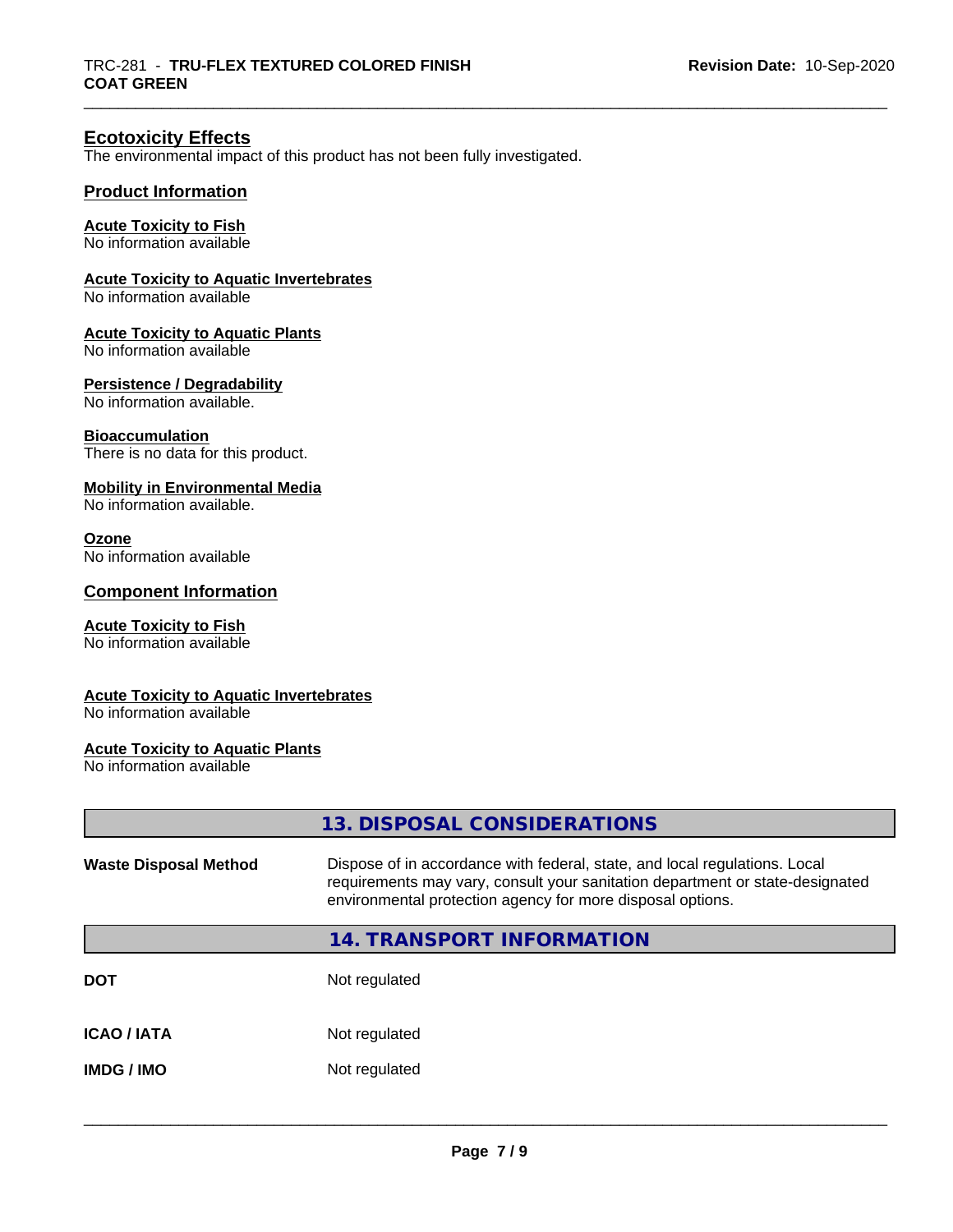# **15. REGULATORY INFORMATION**

# **International Inventories**

| <b>TSCA: United States</b> | Yes - All components are listed or exempt. |
|----------------------------|--------------------------------------------|
| <b>DSL: Canada</b>         | Yes - All components are listed or exempt. |

## **Federal Regulations**

#### **SARA 311/312 hazardous categorization**

| Acute health hazard               | Nο  |
|-----------------------------------|-----|
| Chronic Health Hazard             | Yes |
| Fire hazard                       | N٥  |
| Sudden release of pressure hazard | Nο  |
| Reactive Hazard                   | N٥  |

## **SARA 313**

Section 313 of Title III of the Superfund Amendments and Reauthorization Act of 1986 (SARA). This product contains a chemical or chemicals which are subject to the reporting requirements of the Act and Title 40 of the Code of Federal Regulations, Part 372:

| <b>Chemical name</b> | CAS No.  | Weight-% | <b>CERCLA/SARA 313</b>     |
|----------------------|----------|----------|----------------------------|
|                      |          |          | (de minimis concentration) |
| Chromium oxide       | 308-38-9 | 10       |                            |

# **Clean Air Act,Section 112 Hazardous Air Pollutants (HAPs) (see 40 CFR 61)**

This product contains the following HAPs:

| <b>Chemical name</b> | CAS No.  | Weight-% | <b>Hazardous Air Pollutant</b> |
|----------------------|----------|----------|--------------------------------|
|                      |          |          | (HAP)                          |
| Chromium oxide       | 308-38-9 | $5 - 10$ | Listed                         |

# **US State Regulations**

### **California Proposition 65**

**A WARNING:** Cancer and Reproductive Harm– www.P65warnings.ca.gov

### **State Right-to-Know**

| <b>Chemical name</b>  | <b>Massachusetts</b> | . Jersev<br><b>New</b> | Pennsylvania |
|-----------------------|----------------------|------------------------|--------------|
| crystalline<br>Silica |                      |                        |              |
| Chromium oxide        |                      |                        |              |
| $\tau$ alc            |                      |                        |              |

## **Legend**

X - Listed